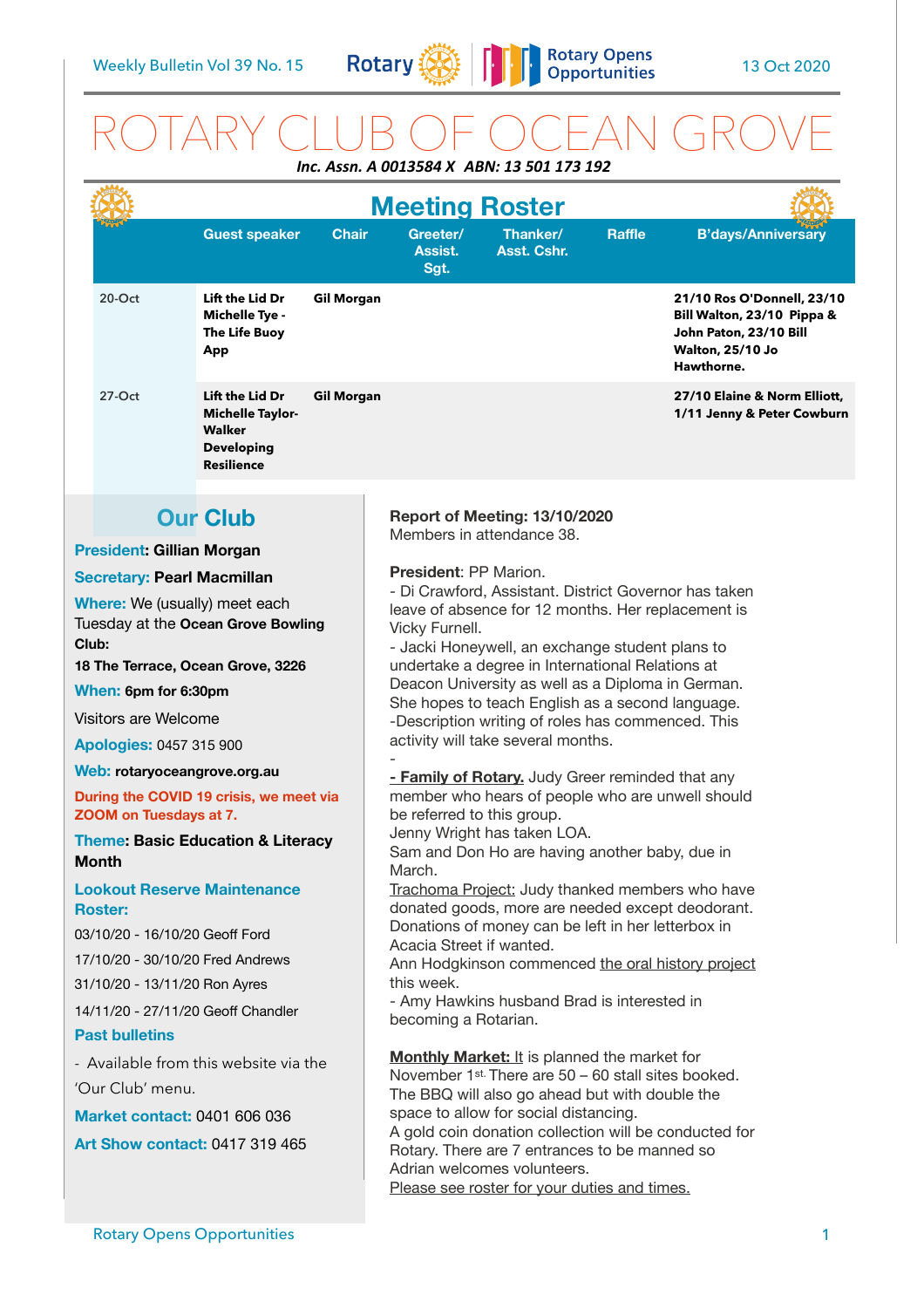### Members: Coming Events:

# Saying of the week ....

A married man should forget his mistakes. There's no use in two people remembering the same thing!

…………………………………………………

#### Humour ….

At the restaurant, "Sir, would you prefer a red or a white wine?" - The customer shrugs, "I don't really care. I'm colourblind."

………………………………………

#### **Links ……**

[Rotary International](https://www.rotary.org): [www.rotary.org](http://www.rotary.org)

[Rotary District 9780](http://rotary9780.org):

[www.rotary9780.org](http://www.rotary9780.org)

[Footy Tipping](http://www.footytips.com.au) [www.footytips.com.au](http://www.footytips.com.au)

## Please remember:

• APOLOGIES ARE NECESSARY! IF YOU ARE UNABLE TO ATTEND A MEETING. THOSE WHO DO NOT CONFORM WILL BE SENT A BILL, AS THE CLUB HAS TO PAY IF NO APOLOGY IS REGISTERED.

**Fund Raising:** This group is working hard on various projects and contact will be made with people who will be asked to help.

Wine orders are going well. See Andrea.

It is hoped the Club will secure the conduct of the Duck Race in Barwon Heads Heather Willson is negotiating.

Coral reported that the coin stripe would take place in the main street in January or February.

There will be a three - course dinner at 'the sacred site' at Bill Steins in the New Year. There will be Country and Western dancing perhaps as well. Janet has offered to teach members line dancing so they can participate!

Water Feature assembly. This project continues to await confirmation.

**Vocational:** Lynne reported that the awards would be given on May 25th.2021. Application forms will be available on-line.

**Footy Tipping:** The winner this week was Alan Keyse. 12 of 23 tipped two winners. Geoff Chandler is the leader, with at least 4 breathing at his heels.

**Guest Speakers:** Des Gorman, Jim Mavromatis, Derek Rogers and Trevor Gibbs. Des Gorman. "Shedding the Blues" Des works with Barwon Heads and Queenscliff Neighbourhood House

All of these men are associated with people who have experienced mental health problems, particularly those who have retired or are nearing retirement as well as those who are returned veterans. There are 100 people on the list of the group, all are experiencing reduction and lessening social connection with work mates or society in general. These people all share a love of music and through this promotion of health and wellness has become the means, which is helping recovery. People are encouraged to concentrate on musical expression and appreciate how music in its different forms can help concentrate and clear the mind of negative thoughts. There are four areas of focus: playing together, appreciation of music, tinkering and repairing musical instruments for others including school children and learning new instruments.

There has been some funding from the COGG but this is reaching its limits.

**Jim Mavromatis.** Jim was forced to retire 10 years ago due to mental illness. He is a Vietnam Vet and became involved with 'guitars for vets' where guitars and lessons are given to participants. Ninety people have been helped through the course and currently there are six groups involved. He said that by making music many are able to clear black thoughts from their minds. He demonstrated this by playing his